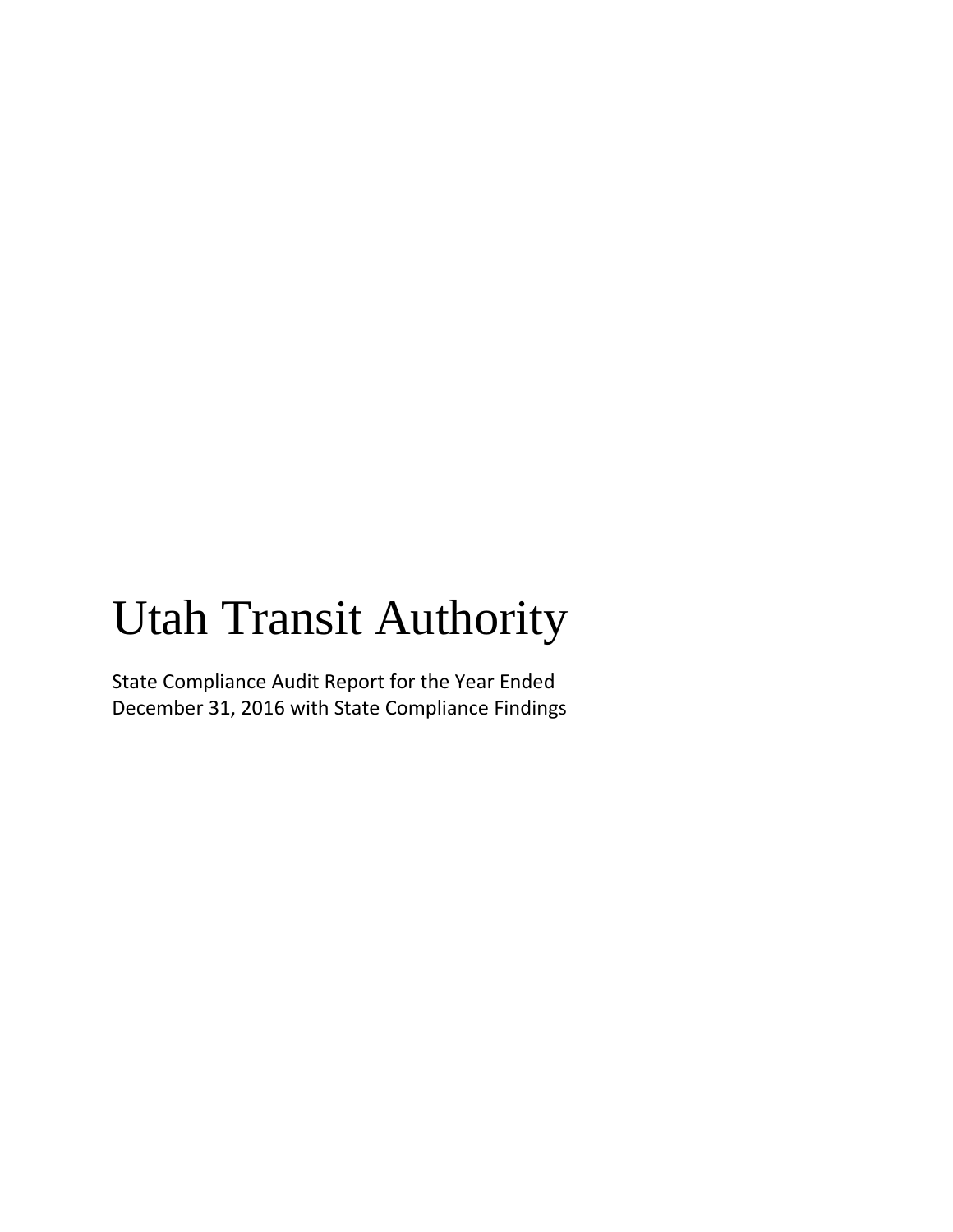# UTAH TRANSIT AUTHORITY

## TABLE OF CONTENTS

|                                                 | Page    |
|-------------------------------------------------|---------|
| INDEPENDENT AUDITOR'S REPORT IN ACCORDANCE      | $1 - 3$ |
| WITH THE <i>STATE COMPLIANCE AUDIT GUIDE</i> ON |         |
| COMPLIANCE WITH GENERAL STATE COMPLIANCE        |         |
| REQUIREMENTS AND INTERNAL CONTROL OVER          |         |
| COMPLIANCE                                      |         |
|                                                 |         |
| SCHEDULE OF STATE COMPLIANCE FINDINGS           |         |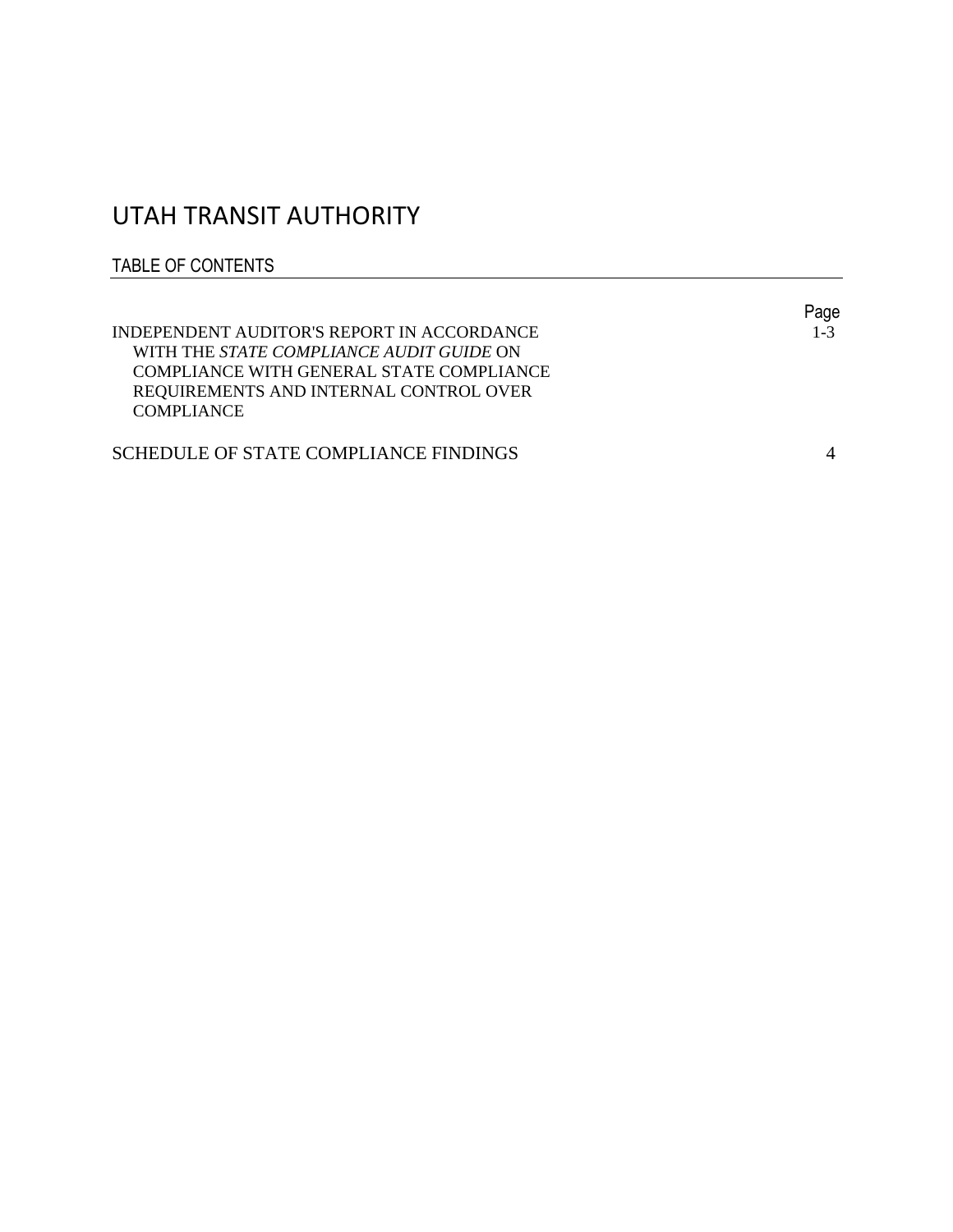

Keddington & Christensen, LLC **Certified Public Accountants** 

> Gary K. Keddington, CPA Phyl R. Warnock, CPA Marcus K. Arbuckle, CPA

### **INDEPENDENT AUDITOR'S REPORT IN ACCORDANCE WITH THE** *STATE COMPLIANCE AUDIT GUIDE* **ON COMPLIANCE WITH GENERAL STATE COMPLIANCE REQUIREMENTS AND INTERNAL CONTROL OVER COMPLIANCE**

To the Board of Trustees, Utah Transit Authority Salt Lake City, Utah

#### **Report on Compliance with General State Compliance Requirements**

We have audited Utah Transit Authority's (the "Authority") compliance with the general state compliance requirements described in the *State Compliance Audit Guide,* issued by the Office of the Utah State Auditor, that could have a direct and material effect on the Authority for the year ended December 31, 2016.

General state compliance requirements were tested for the year ended December 31, 2016 in the following areas:

 Budgetary Compliance Fund Balance Restricted Taxes Open and Public Meetings Act Treasurer's Bond Cash Management Special and Local Service District Board Members

#### *Management's Responsibility*

Management is responsible for compliance with the general state requirements referred to above and the requirements of laws, regulations, contracts, and grants applicable to its state programs.

#### *Auditor's Responsibility*

Our responsibility is to express an opinion on the Authority's compliance based on our audit of the compliance requirements referred to above. We conducted our audit of compliance in accordance with auditing standards generally accepted in the United States of America; the standards applicable to financial audits contained in *Government Auditing Standards* issued by the Comptroller General of the United States; and the *State Compliance Audit Guide.* Those standards and the *State Compliance Audit Guide* require that we plan and perform the audit to obtain reasonable assurance about whether noncompliance with the compliance requirements referred to above that could have a direct and material effect on the Authority occurred. An audit includes examining, on a test basis, evidence about the Authority's compliance with those requirements and performing such other procedures as we considered necessary in the circumstances.

We believe that our audit provides a reasonable basis for our opinion on compliance with general state compliance requirements. However, our audit does not provide a legal determination of the Authority's compliance.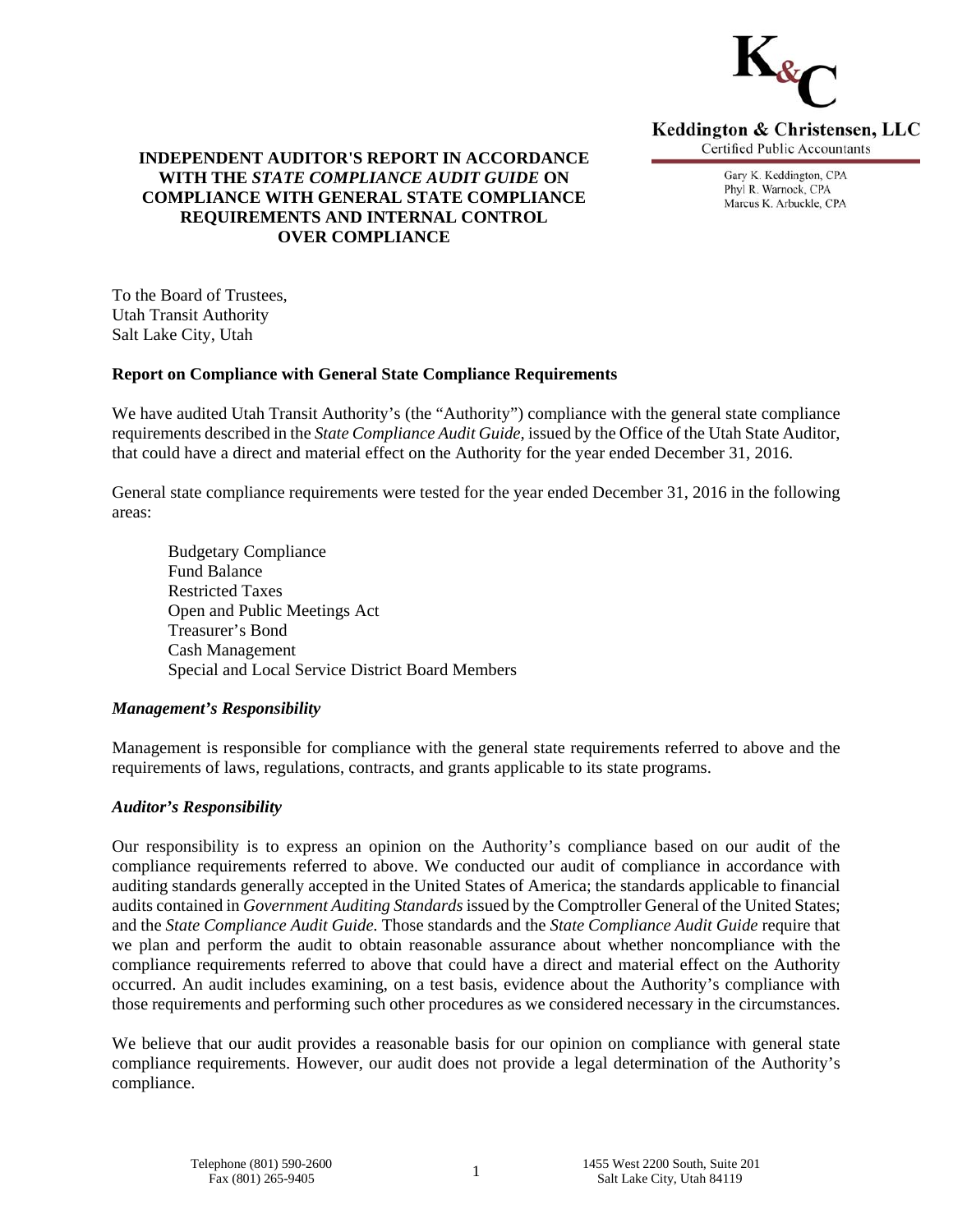#### *Opinion on General State Compliance Requirements*

In our opinion, Utah Transit Authority complied, in all material respects, with the compliance requirements referred to above that could have a direct and material effect on the Authority for the year ended December 31, 2016.

#### *Other Matters*

The results of our auditing procedures disclosed an instances of noncompliance, which is required to be reported in accordance with the *State Compliance Audit Guide* and which is described in the accompanying schedule of findings and recommendations as item 2016-1. Our opinion on compliance is not modified with respect to these matters.

The Authority's response to the noncompliance findings identified in our audit is described in the accompanying schedule of findings and recommendations. The Authority's response was not subjected to the auditing procedures applied in the audit of compliance and, accordingly, we express no opinion on the response.

#### **Report on Internal Control Over Compliance**

Management of the Authority is responsible for establishing and maintaining effective internal control over compliance with the compliance requirements referred to above. In planning and performing our audit of compliance, we considered the Authority's internal control over compliance with the compliance requirements that could have a direct and material effect on the Authority to determine the auditing procedures that are appropriate in the circumstances for the purpose of expressing an opinion on compliance with general state compliance requirements and to test and report on internal control over compliance in accordance with the *State Compliance Audit Guide,* but not for the purpose of expressing an opinion on the effectiveness of internal control over compliance. Accordingly, we do not express an opinion on the effectiveness of the Authority's internal control over compliance.

A *deficiency in internal control over compliance* exists when the design or operation of a control over compliance does not allow management ore employees, in the normal course of performing, their assigned functions, to prevent, or detect and correct, noncompliance with a general state or major state program compliance requirement on a timely basis. A *material weakness in internal control over compliance* is a deficiency, or combination of deficiencies, in internal control over compliance, such that there is a reasonable possibility that material noncompliance with a general state or major state program compliance requirement will not be prevented, or detected and corrected, on a timely basis. A *significant deficiency in internal control over compliance* is a deficiency, or a combination of deficiencies, in internal control over compliance with a general state or major stet program compliance requirement that is less severe than a material weakness in internal control over compliance, yet important enough to merit attention by those charged with governance.

Our consideration of internal control over compliance was for the limited purpose described in the first paragraph of this section and was not designed to identify all deficiencies in internal control over compliance that might be material weaknesses or significant deficiencies and therefore, material weaknesses or significant deficiencies may exist that were not identified. We did not identify any deficiencies in internal control over compliance that we consider to be material weaknesses. However, we identified certain deficiencies in internal control over compliance, as described in the accompanying schedule of findings and recommendations as item 2016-1.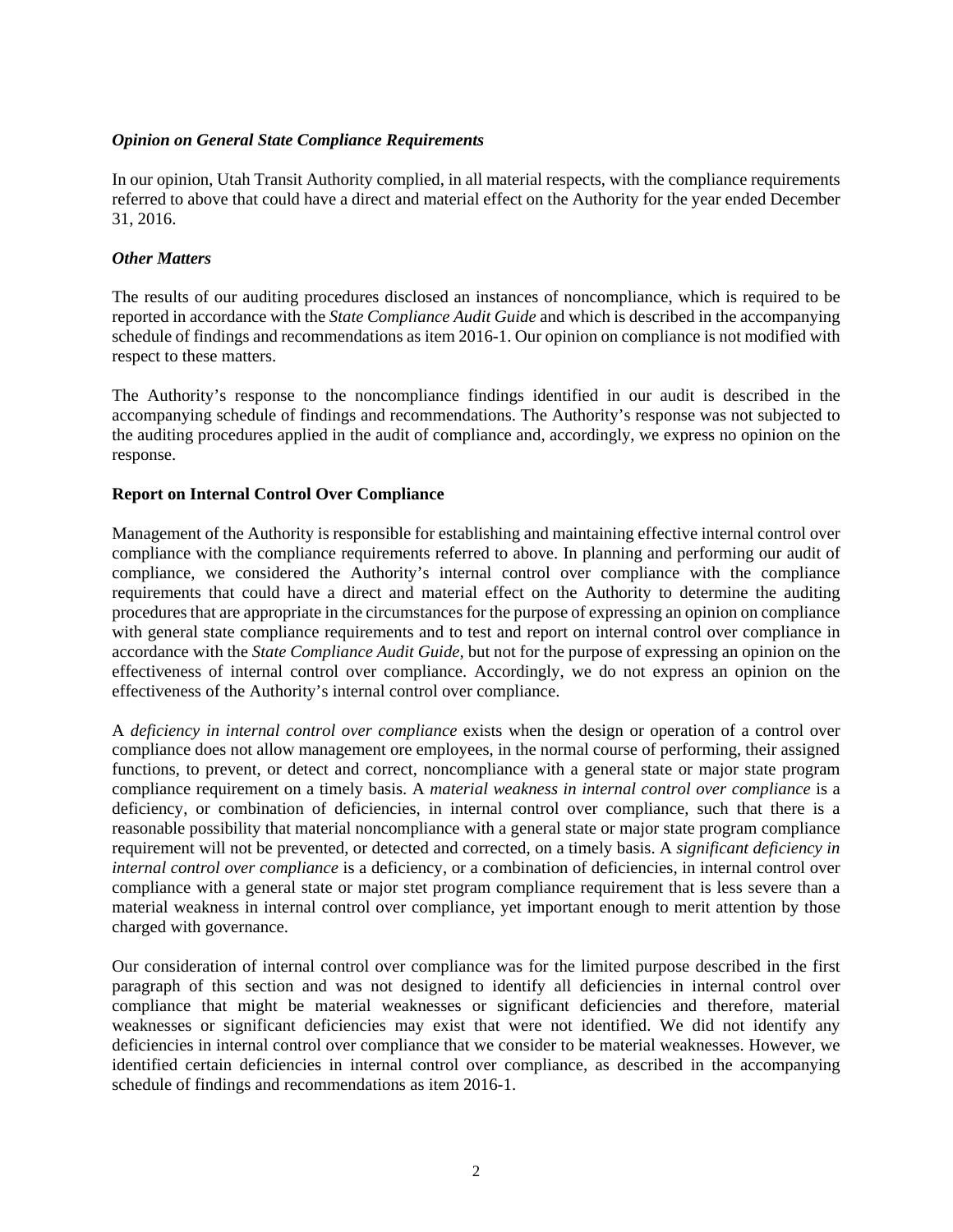The Authority's response to the internal control over compliance findings identified in our audit is described in the accompanying schedule of findings and recommendations. The Authority's response was not subjected to the auditing procedures applied in the audit of compliance and, accordingly, we express no opinion on the response.

The purpose of this report on internal control over compliance is solely to describe the scope of our testing of internal control and compliance and the results of that testing based on the requirements of the *State Compliance Audit Guide.* Accordingly, this report is not suitable for any other purpose.

# Keddington & Christensen

Keddington & Christensen, LLC Salt Lake City, Utah June 20, 2017